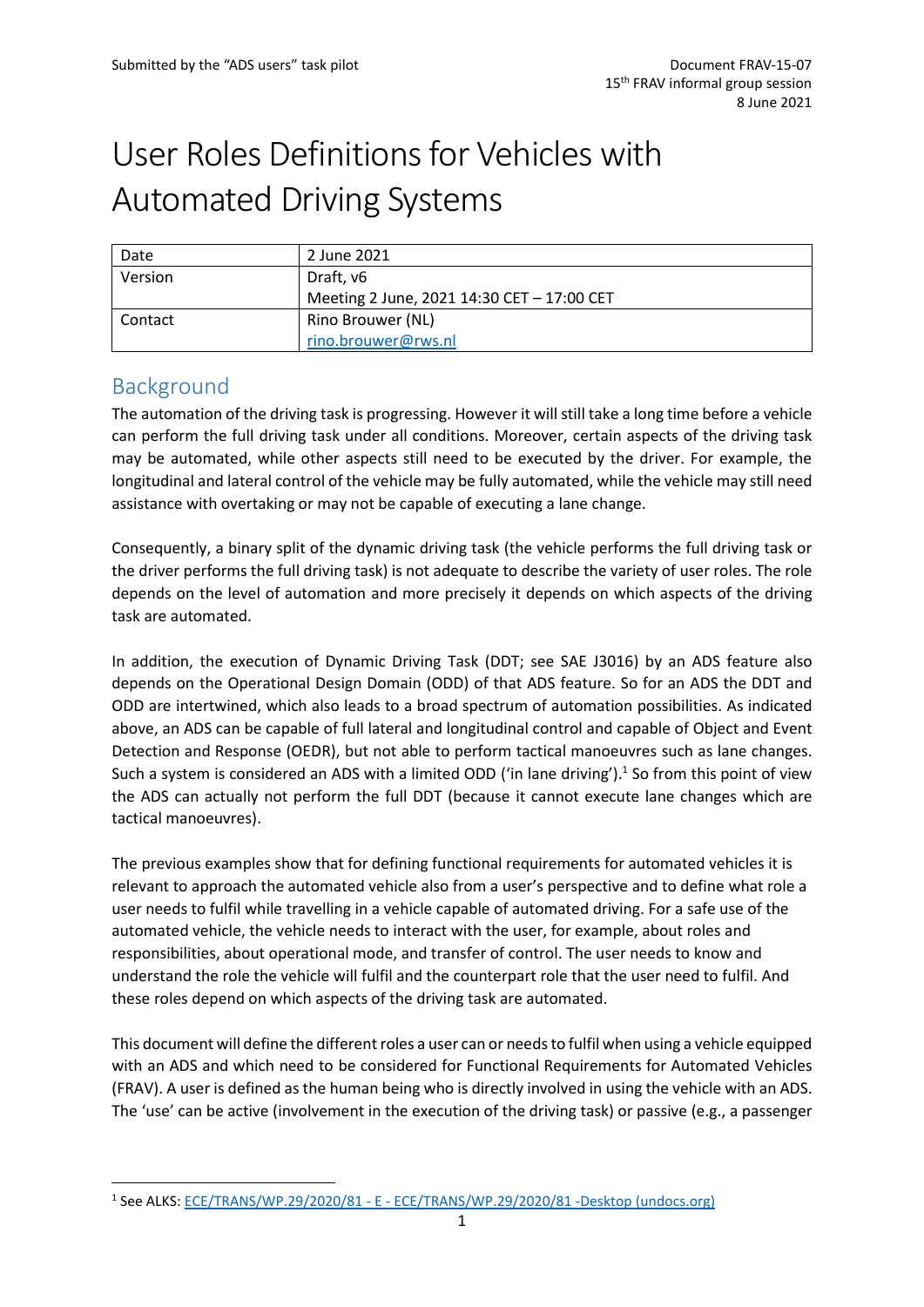of a vehicle under full automation). The scope of this document is limited to this type of user.<sup>2</sup> An automated vehicle is a vehicle equipped with an ADS. It can but does not necessarily mean a 'fully' automated vehicle.

It is important to be aware that the role of a user of an automated vehicle can change during a single drive. For example, a user can first be an unassisted conventional driver, then enable assistance systems (become an assisted driver), then enable automation and thus become a "user in charge" and so on. This shift in roles has an impact on the interaction processes between vehicle and user and is therefore relevant for the design of HMI and interaction of the automated vehicles. Consequently it is also necessary to include user roles with ADAS or no assistance as well. However, it may be the case that requirements are not needed for every role. At the same time, they need to be acknowledged to ensure that specific shifts in roles and the nature of the roles themselves are addressed by the interaction processes.

Where applicable existing relevant standards that provide definitions will be used or referred to.

## FRAV Approach

The approach has started with determining the underlying dimensions of the user roles. And from there define the user roles. In a later phase (after 9 May 2021) the needs of different users to execute their roles will be considered. In a final step, the needs are to be projected on to high-level requirements for automated vehicles. The objective of these requirements is to support an accepted, user-friendly, and efficient interaction between the user and ADS to ensure the safety of the user and of other road users.

To ensure that all possible user roles are included, the various dimensions underlying the different roles a user of an automated vehicle can perform have been specified.

## Dimensions to differentiate users roles

Four dimensions were distinguished to differentiate the user roles:

- 1) Number of vehicles (#)
- 2) Driving Task Level (DTL)
- 3) Operation Mode (OM)
- 4) Locus of operation (LoO)

#### Explanation of 1) Number of vehicles (#V)

The user role can pertain to a single vehicle, a platoon of vehicles or a fleet of vehicles.

#### Explanation of 2) Driving Task Level (DTL)

The driving task consists of three levels (Michon, 1985):

- Strategic level (e.g., route choice)
- Tactical level (e.g., decision to overtake)
- Operational level (e.g., braking, steering)

<sup>&</sup>lt;sup>2</sup> Without this definition or limitation a fleet owner, for example, also has a user role. Although a fleet owner may definitely have responsibilities for a correct use of the ADS in the vehicle s/he is not directly involved with using the ADS. The role of, for example, fleet owners in the use of ADS will need to be defined elsewhere.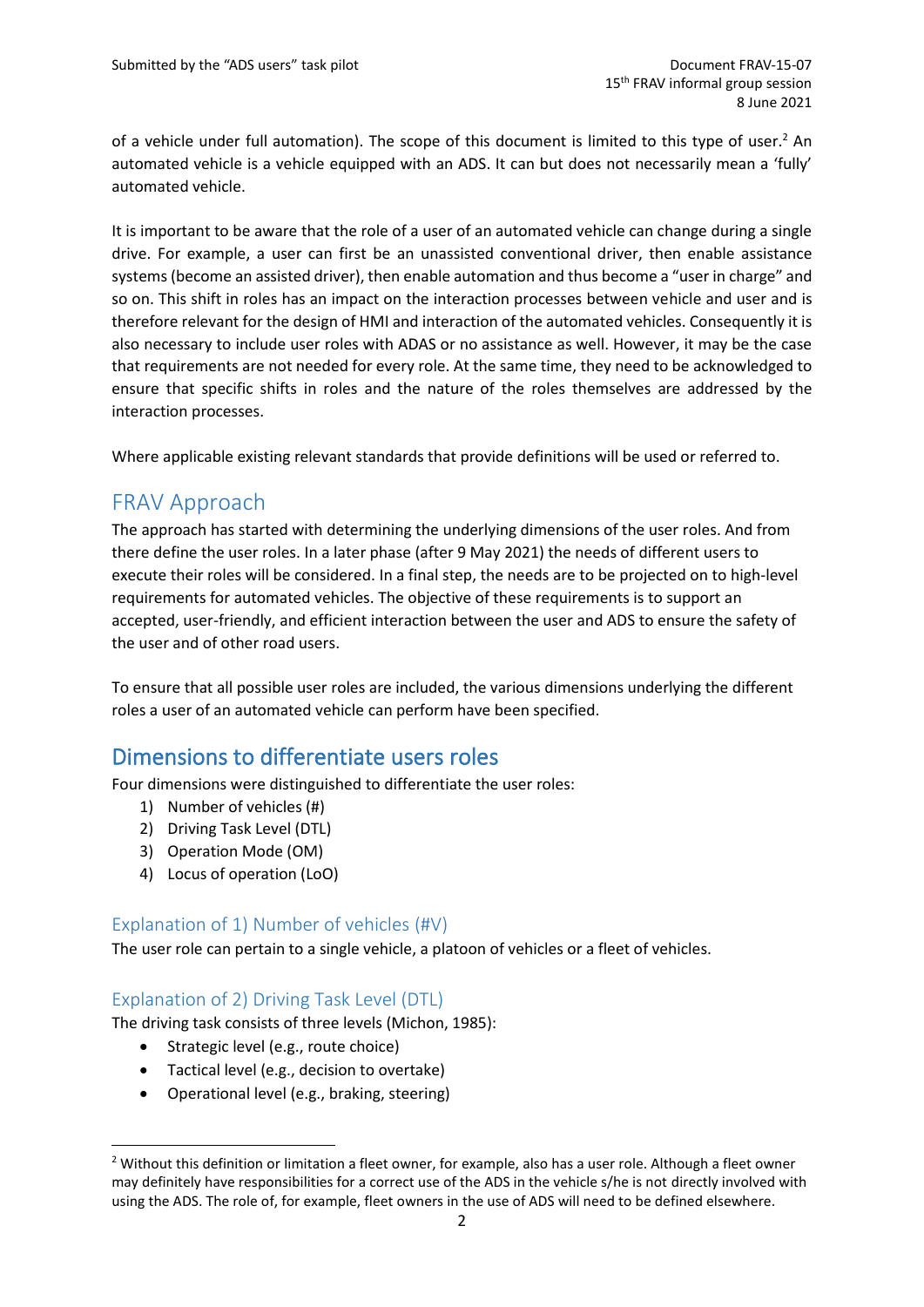Michon (1985) indicated that the Strategic level included the route and mode choice a driver must make before undertaking a trip and during a trip. However, at this level actions like engaging an ADS are here included (e.g., a user of a fully automated vehicle still needs to indicate, e.g., where to go to and to switch the system on).

The user role can relate to all three levels of the driving task or only to a specific level of the driving task. Since by definition the entire driving task consists of all three levels, it follows that if the user is, for example, involved in only one level, then the other levels are automated.

Moreover, given that there is a hierarchy between the levels, a user will not be able to act on the Operational level while the Tactical and Strategic levels are automated. From this follows [Table 1.](#page-2-0)

| <b>DTL executed by ADS</b>      | DTL (partly) executed by User |  |
|---------------------------------|-------------------------------|--|
| None                            | Operational, Tactical and     |  |
|                                 | Strategic                     |  |
| Operational                     | <b>Tactical and Strategic</b> |  |
| <b>Operational and Tactical</b> | Strategic                     |  |
| Operational, Tactical and       | Strategic                     |  |
| Strategic                       |                               |  |

<span id="page-2-0"></span>**Table 1: Permutations of Driving Task Level(DTL)**

The table is actually quite simplified. In the table it is assumed that, if the tactical level is automated, the ADS is capable of performing all relevant manoeuvres. However, the tactical level is difficult to automate since this is the driving task level where the driver decides to overtake, when to turn left before an oncoming vehicle, anticipate on traffic situations, etc. At this level, it may very well be the case that ADS and the user both have a share in deciding when to initiate an action.

We are aware that the DTLs are subdivided into perception, decisions and actions. At the moment, these subdivisions are not addressed. However, it is reasonable to assume that in certain cases an ADS may need the assistance of the driver in perceiving the environment to ensure that it is safe to overtake. This should be considered as a request from the ADS to the user to change its role. This request is necessary because the ADS reaches the limitations of its ODD

When a user performs the driving task at all three levels, s/he is fully and directly involved; when, for example, the operational level is fully automated then the user performs the driving task partially; and when the user does not have to be involved in the driving task on a continuous (sustainable) basis, the driver is (temporarily) not involved, but can still remain a potential driver.

The DTL is related to the OM. The combination of these two dimensions shows who is the (main) responsible for what in the execution of the driving task, the ADS or the user.

#### Explanation of 3) Operation Mode (OM)

There are different ways in which the driving task can be executed which depends on the type of vehicle:

- Control of the vehicle
- Assisted control
- Available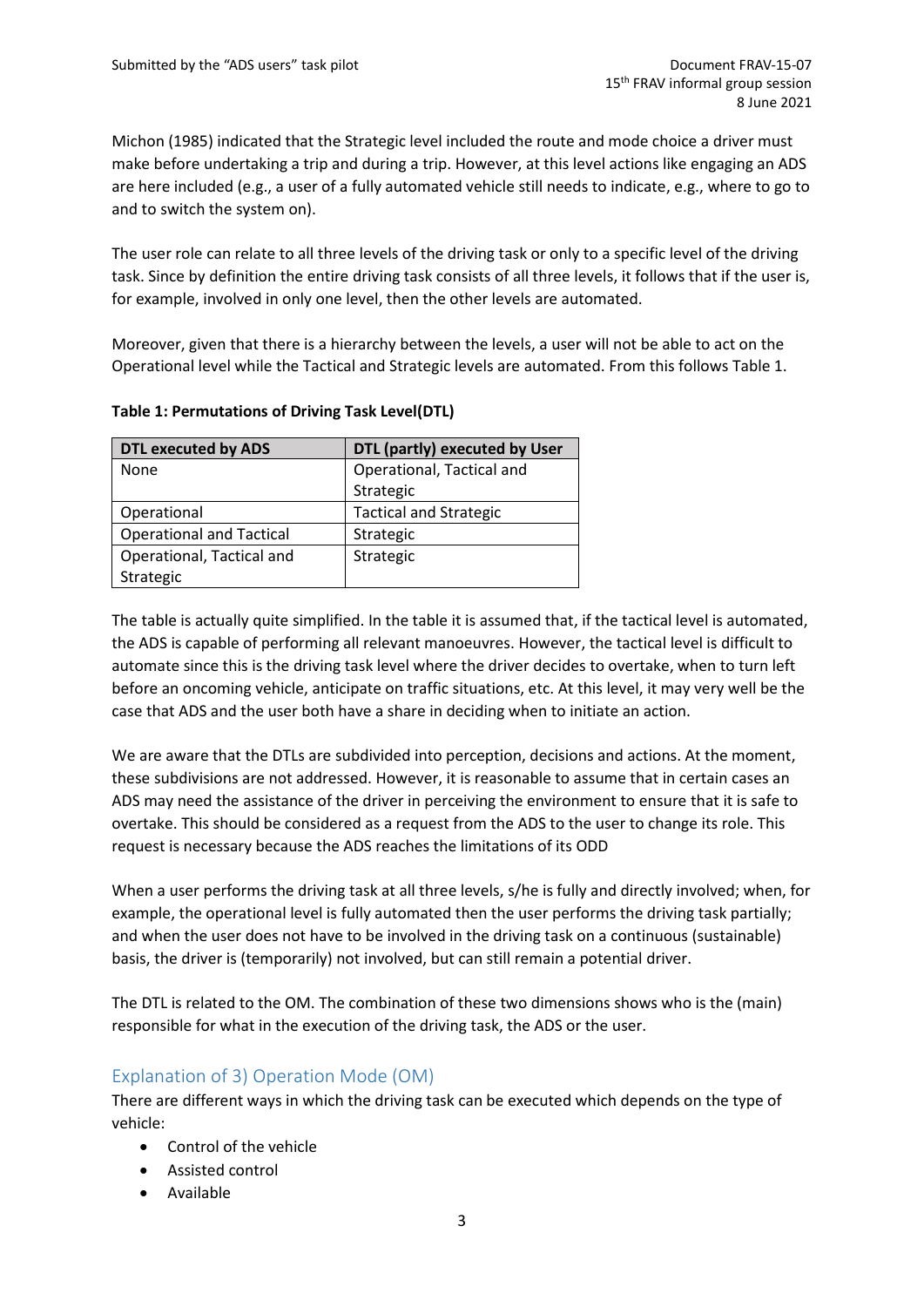• None

The OM is related to the DTL. The combination of these two dimensions shows who is the (main) actor responsible for what in the execution of the driving task, the ADS or the user.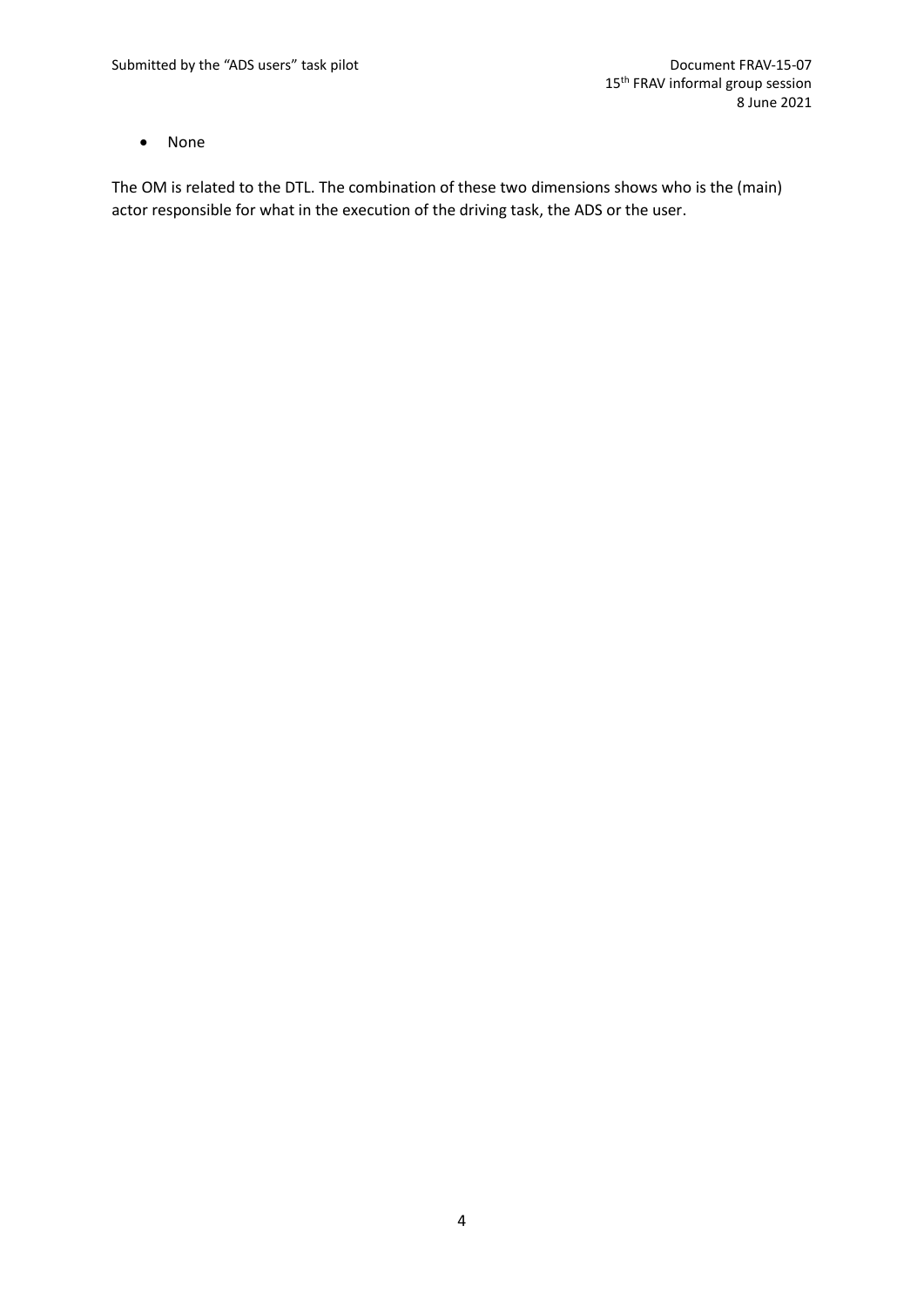#### Explanation of 4) Locus of operation (LoO)

The user can be in different loci of operation when using the ADS:

- In the driver seat
- In a passenger seat
- Outside the vehicle with vehicle in sight (ViS)
- Outside the vehicle with the vehicle not (necessarily) in sight (VniS)
- In a control room

### Overview of the user dimensions

Combining the different levels of the four dimensions leads to different user roles. However, it is not the case that all possible combinations of all individual levels lead to the different user roles.



<span id="page-4-0"></span>**Figure 1 – The different levels of the four dimensions underlying the possible user roles**

Note: As stated earlier the role for a single individual may change during a single trip.

In [Figure 1](#page-4-0) 'User responsibility' does not mean user liability. With user responsibility is meant for which level of the DTL the user is responsible in what way. It is important to realise that what the driver is not responsible for is done by the ADS (see also [Table 1\)](#page-2-0).

## User Roles: Names and descriptions

As stated not all combinations of each dimension and each level result in a specific role. The total number of possible combinations are 960. For the single vehicle, the exercise of systematically going through all 320 individual combinations has been carried out (e.g., {Strategic [control], Tactical [control], Operational [control], in driver seat}, {Strategic [control], Tactical [control], Operational [control], in passenger seat}, ..... {Strategic [assisted control], Tactical [control], Operational [control], in driver seat}, .... {Strategic [none], Tactical [none], Operational [none], control room}.).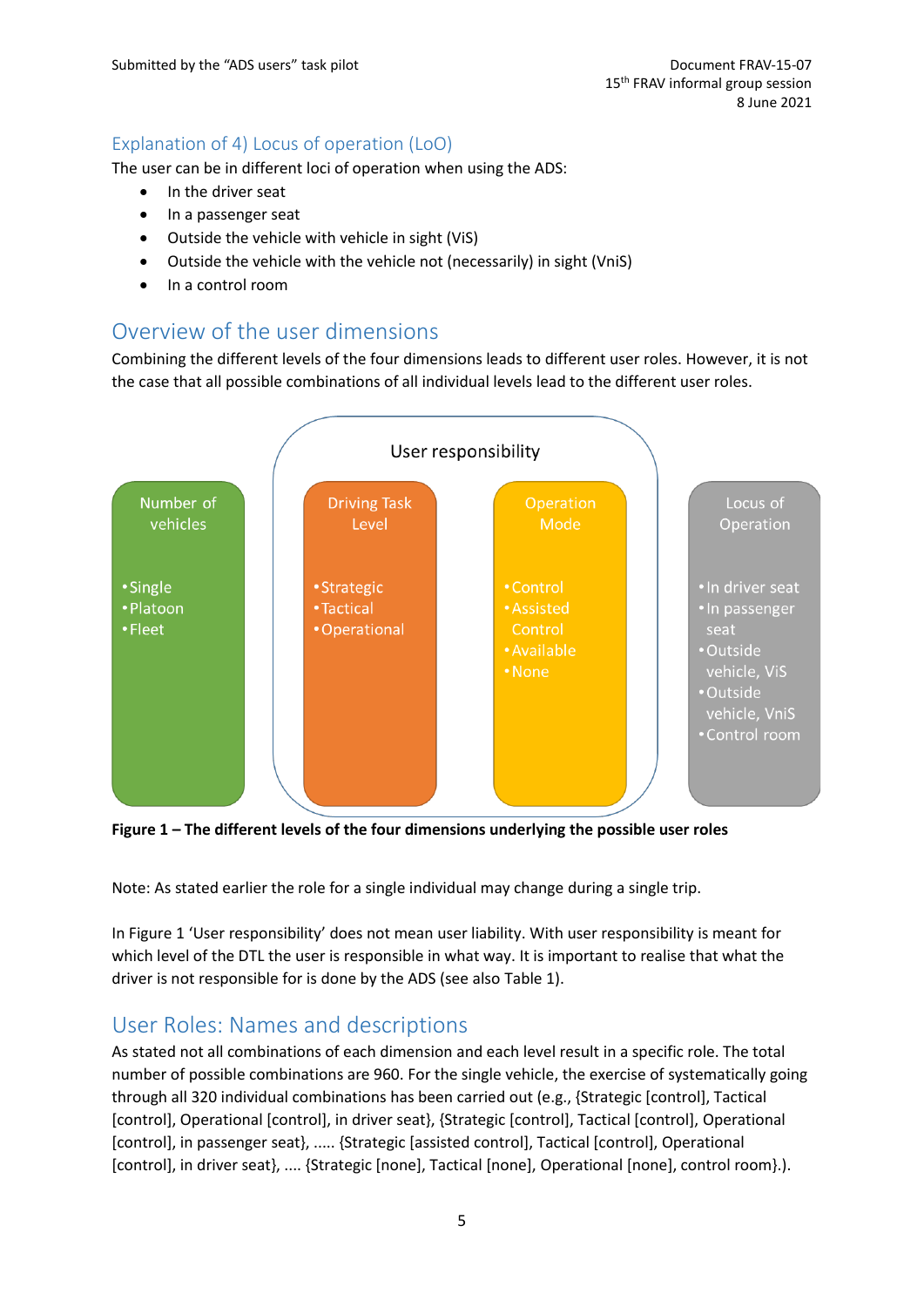Each outcome has been checked whether it resulted in a role that at this moment is foreseeable or makes sense.

To differentiate between (1) a role where a user still needs to execute control / assisted control at the tactical and/or operational level of the driving task (see [Figure 1\)](#page-4-0) and (2) a role where the user does not need to execute such control (Available / None), we will use 'driver' for (1) and 'user' for (2).

The different roles of users of a single vehicle with ADS are presented in **Error! Reference source not found.**.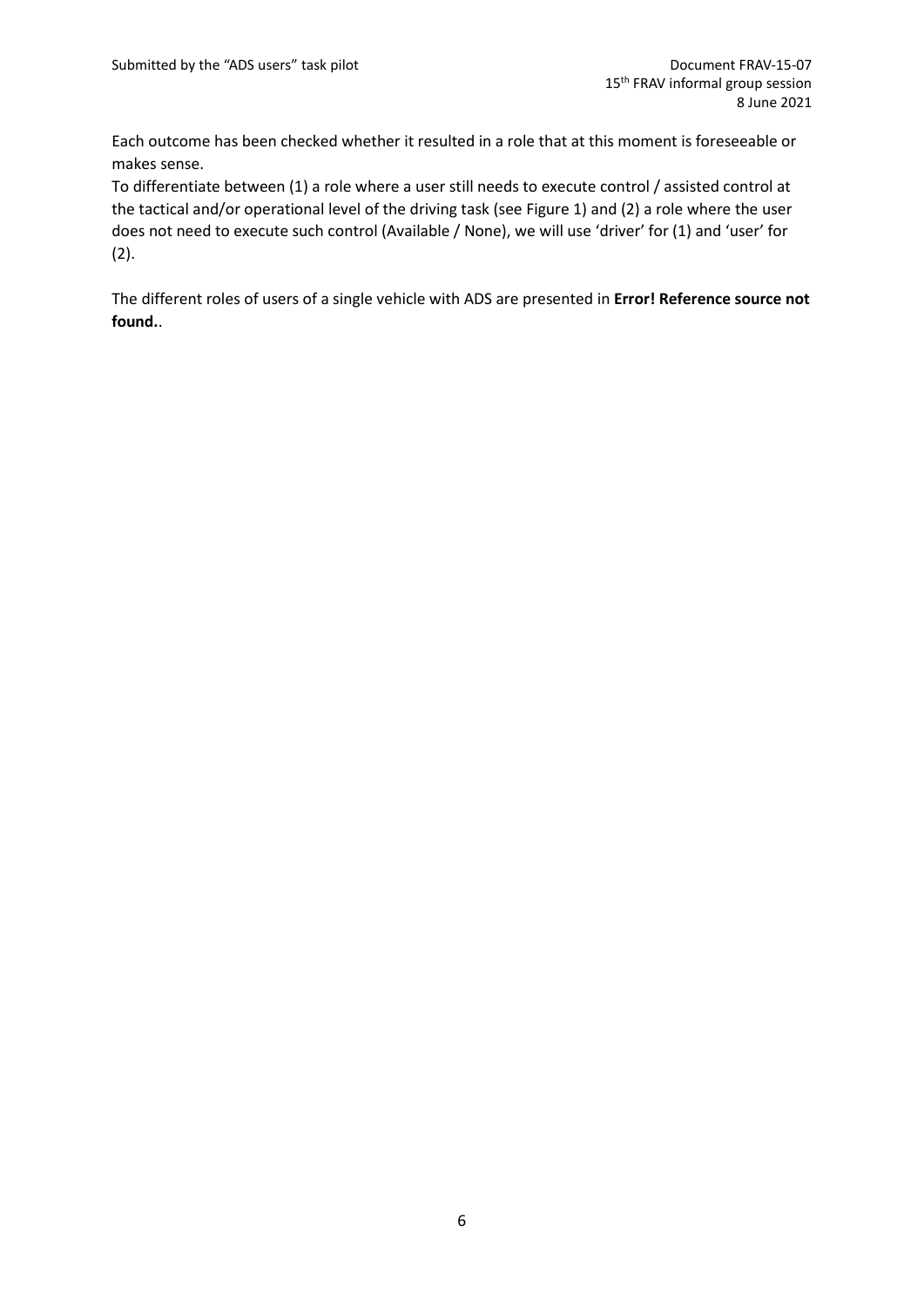Error! Reference source not found.

| User roles for single automated vehicles (user in the driverseat) |                                                                  |                                                                                                                                                                             |                                                                                                                                                       |                                                                                                                                                                                                                                                                                            |                                                            |                                       |  |
|-------------------------------------------------------------------|------------------------------------------------------------------|-----------------------------------------------------------------------------------------------------------------------------------------------------------------------------|-------------------------------------------------------------------------------------------------------------------------------------------------------|--------------------------------------------------------------------------------------------------------------------------------------------------------------------------------------------------------------------------------------------------------------------------------------------|------------------------------------------------------------|---------------------------------------|--|
| #                                                                 | User role name                                                   | Description                                                                                                                                                                 | Type of user and<br>strategic control                                                                                                                 | Automation                                                                                                                                                                                                                                                                                 | Examples<br><b>ADAS</b>                                    | <b>SAE</b> defined<br>role            |  |
| $\mathbf{1}$                                                      | Conventional<br><b>Driver</b>                                    | User performs<br>unassisted the<br>operational and<br>tactical level.                                                                                                       | car driver (full<br>strategic control);<br>taxi, bus, and truck<br>driver (shared<br>strategic control);<br>city bus driver (no<br>strategic control) | None                                                                                                                                                                                                                                                                                       | No ADAS                                                    | Conventional<br>driver                |  |
| $\overline{2}$                                                    | <b>Operational</b><br><b>Assisted Driver</b>                     | User is only assisted<br>with the longitudinal<br>and lateral control<br>(operational level).                                                                               | car driver with<br>operational<br>assistance features.                                                                                                | <b>None</b>                                                                                                                                                                                                                                                                                | ACC, LKS,<br>BLIS, ACC+<br>LKS,                            | Conventional<br>driver                |  |
| 3                                                                 | <b>Assisted Driver</b>                                           | User is assisted with<br>manoeuvres (tactical<br>level) and the<br>longitudinal and<br>lateral control.                                                                     | car driver with<br>assistance features<br>that do not allow<br>the driver to be out<br>of the loop                                                    | None                                                                                                                                                                                                                                                                                       | $ACC + LKS +$<br>auto lane<br>change,<br>FSDL <sub>2</sub> | Conventional<br>driver                |  |
| $\overline{a}$                                                    | In-vehicle<br><b>Limited</b><br><b>Automation</b><br><b>User</b> | User has to perform<br>manoeuvres if<br>wished or needed.<br>The longitudinal and<br>lateral control is fully<br>automated and the<br>user doesn't have to<br>be available. | car driver with full<br>strategic control<br>and occasionally<br>operational and all<br>tactical tasks)                                               | <b>Operational tasks</b><br>by the ADS(e.g.<br>ALKS).<br>The user still needs<br>to perform other<br>operational tasks<br>and all tactical tasks.<br>Note: The system is<br>still considered an<br>ADS, because the DDT<br>is reduced by<br>appropriate ODD (e.g.<br>one lane as per ALKS) | <b>No ADAS</b>                                             |                                       |  |
| 5                                                                 | In-vehicle<br><b>Fallback-ready</b><br><b>User</b>               | User has to be<br>available for<br>controlling the<br>vehicle. The ADS<br>performs the<br>operational and/or<br>the tactical task.                                          | car driver with full<br>strategic control<br>and needs to be<br>available for DDTs                                                                    | Operational and/or<br>tactical tasks<br>by ADS (e.g. ALKS+<br>or Highway<br>Chauffer)                                                                                                                                                                                                      | No ADAS                                                    | In-vehicle<br>fallback-<br>ready user |  |
| 6                                                                 | <b>ADS User</b>                                                  | User activates the<br>ADS and if necessary<br>indicates<br>directions.(strategical<br>tasks)                                                                                | car driver (full<br>strategic control);<br>taxi, bus, and truck<br>driver (shared<br>strategic control);<br>city bus driver (no<br>strategic control) | Operational and<br>tactical tasks                                                                                                                                                                                                                                                          | No ADAS                                                    | Passenger                             |  |

The specifications of the roles of users of a fleet of vehicles or as part of a platoon will follow later.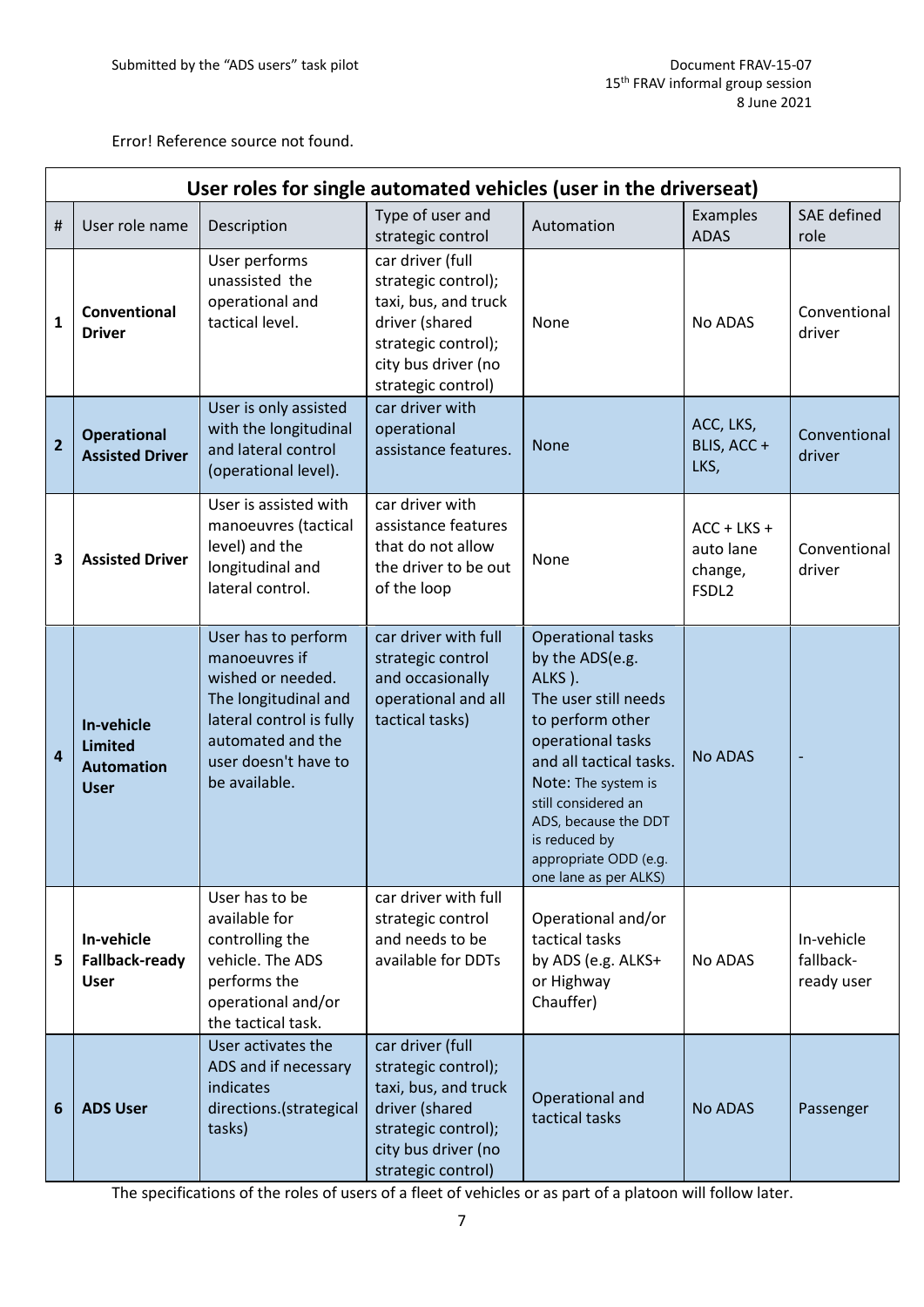Roles for a single vehicle with the user not in de driver seat will follow later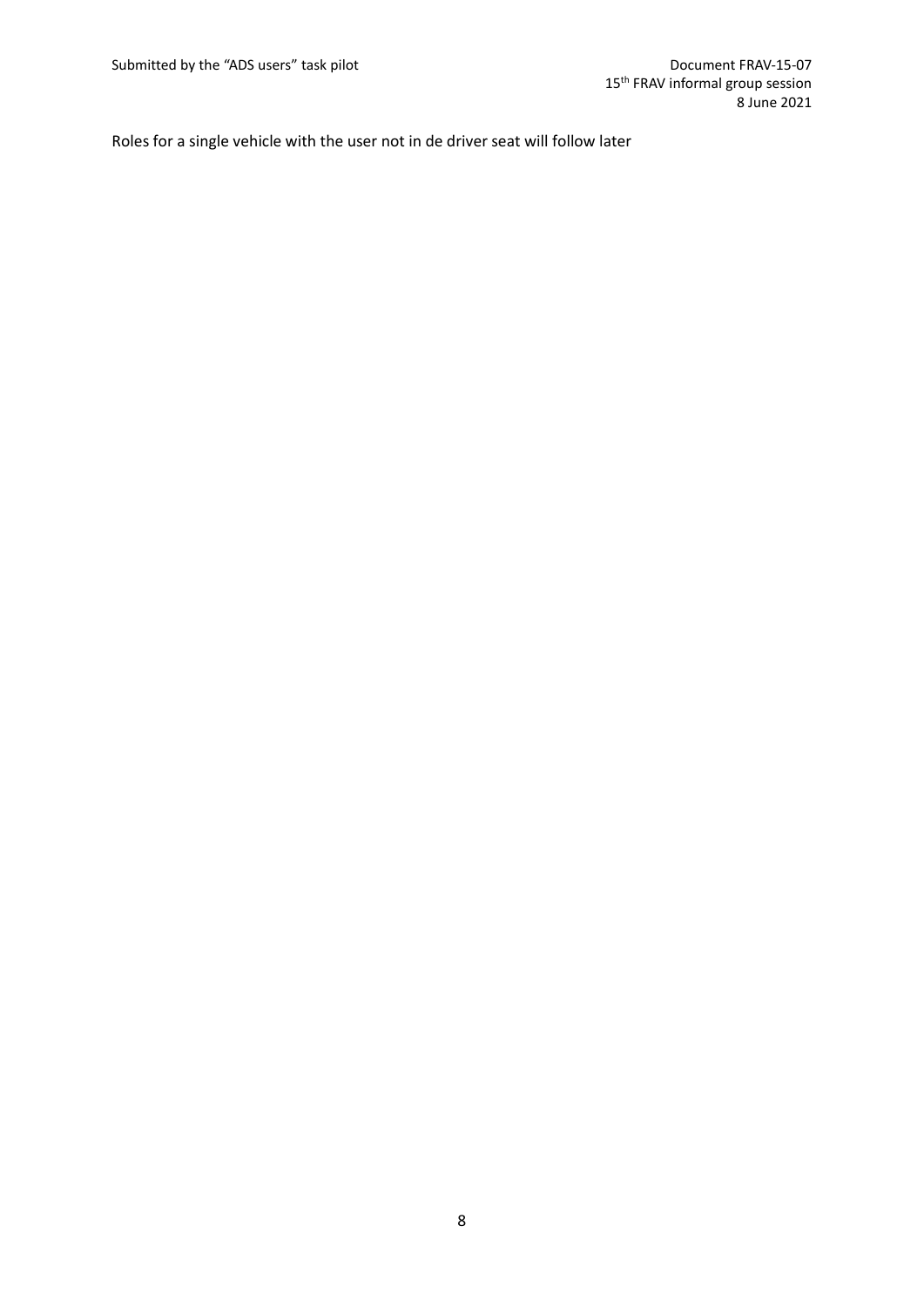# Annex 1 SAE user definitions

#### 3.31 [HUMAN] USER

**A general term referencing the human role in driving automation.**

NOTE 1: The following five terms (1 - driver, 2 - passenger, 3 - DDT fallback-ready user, 4 - driverless operation dispatcher, and 5 - remote assistant) describe categories of (human) users. NOTE 2: These human categories define roles that do not overlap and may be performed in varying sequences during a given trip.

#### 3.31.1 [HUMAN] DRIVER

**A user who performs in real time part or all of the DDT and/or DDT fallback for a particular vehicle.**

NOTE: This definition of "driver" does not include a robotic test device designed to exercise steering, braking, and acceleration during certain dynamic test maneuvers.

3.31.1.1 [CONVENTIONAL] DRIVER / IN-VEHICLE DRIVER

**A driver who manually exercises in-vehicle braking, accelerating, steering, and transmission gear selection input devices in order to operate a vehicle.**

NOTE 1: An in-vehicle driver is seated in what is normally referred to as "the driver's seat" in automotive contexts, which is a unique seating position that makes in-vehicle input devices (steering wheel, brake and accelerator pedals, gear shift) accessible to a (human) driver.

NOTE 2: "Conventional driver" is an acceptable synonym for in-vehicle driver.

NOTE 3: In a conventional or dual-mode vehicle equipped with a driving automation system, an in-vehicle driver, who may be a passenger or a fallback-ready user during ADS engagement, may assume or resume performance of part or all of the DDT from the driving automation system during a given trip. 3.31.1.2 REMOTE DRIVER

**A driver who is not seated in a position to manually exercise in-vehicle braking, accelerating, steering, and transmission gear selection input devices (if any), but is able to operate the vehicle.**

NOTE 1: A remote driver may include a user who is within the vehicle, within line-of-sight of the vehicle, or beyond line-of-sight of the vehicle.

NOTE 2: A remote driver is not the same as a driverless operation dispatcher (see 3.32.4), although a driverless operation dispatcher may become a remote driver if s/he has the means to operate the vehicle remotely.

NOTE 3: A remote driver does not include a person who merely creates driving-relevant conditions that are sensed by, or communicated to, the ADS (e.g., a police officer who announces over a loudspeaker that a particular stop sign should be ignored; another driver who flashes his/her head lamps to encourage overtaking, or a pedestrian using a dedicated short range communication (DSRC) system to announce his/her presence).

EXAMPLE 1: A Level 2 automated parking feature allows the remote driver to exit the vehicle near an intended parking space and to cause the vehicle to move into the parking space automatically by pressing and holding a special button on the key fob, while s/he is monitoring the driving environment to ensure that no one and nothing enters the vehicle pathway during the parking maneuver. If, during the maneuver, a dog enters the pathway of the vehicle, the remote driver releases the button on the key fob in order to cause the vehicle to stop automatically. (Note that the remote driver in this Level 2 example completes the OEDR subtask of the DDT during the parking maneuver.)

EXAMPLE 2: Identical situation to Example 1, except that the remote driver is sitting in the back seat, rather than standing outside the vehicle.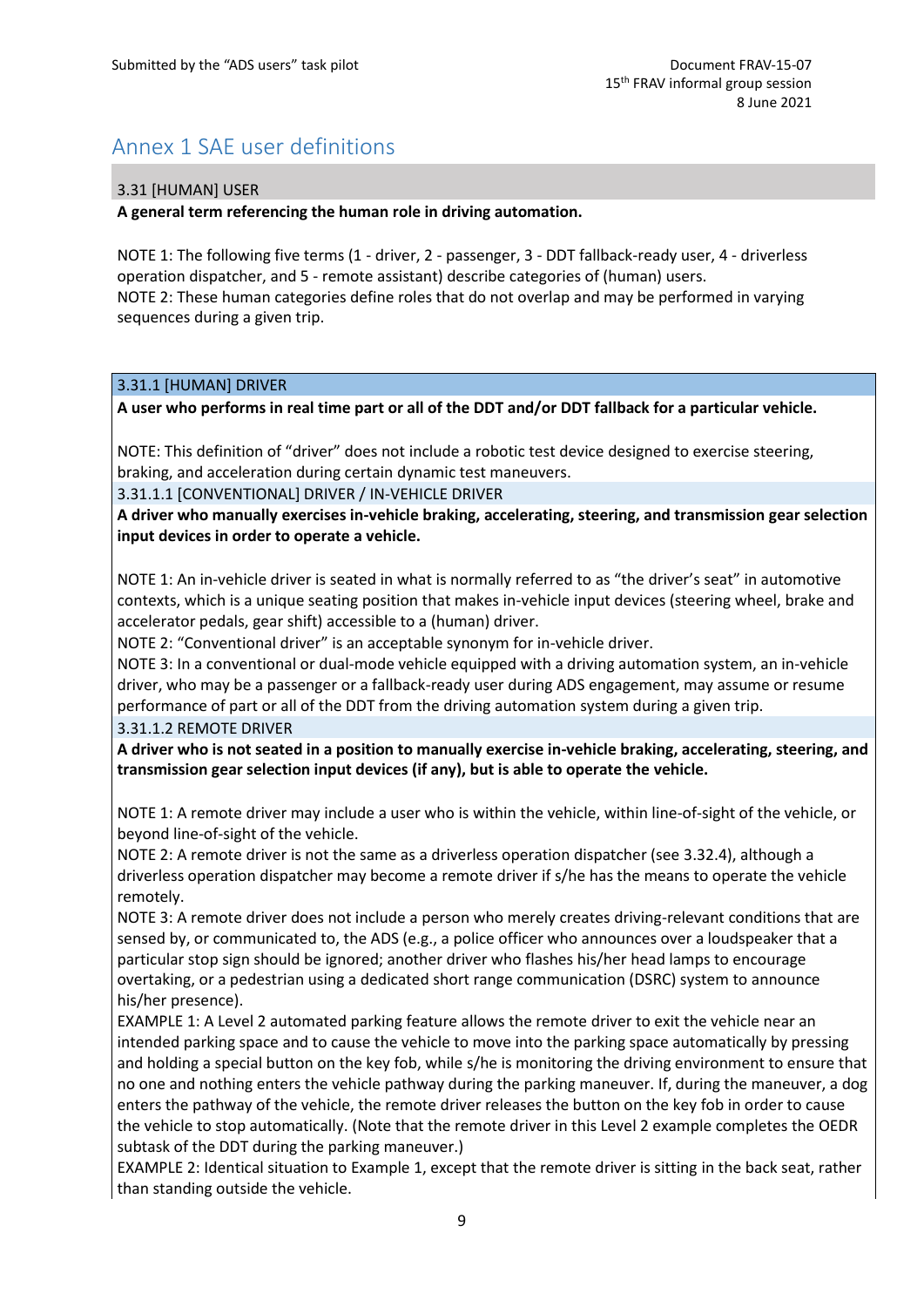EXAMPLE 3: A Level 4 closed campus delivery vehicle that has experienced a DDT performance-relevant system failure, which forced it to resort to a minimal risk condition by parking on the side of a campus roadway, is returned to its designated marshalling yard by a remote driver who is able to operate the vehicle using wireless means.

#### 3.31.2 PASSENGER

**A user in a vehicle who has no role in the operation of that vehicle.**

EXAMPLE 1: The person seated in the driver's seat of a vehicle equipped with a Level 4 ADS feature designed to automate high-speed vehicle operation on access-controlled freeways is a passenger while this Level 4 feature is engaged. This same person, however, is a driver before engaging this Level 4 ADS feature and again after disengaging the feature in order to exit the controlled access freeway.

EXAMPLE 2: The in-vehicle users of an ADS-DV shuttle on a university campus are passengers. EXAMPLE 3: The in-vehicle users of a Level 5 ADS-equipped dual-mode vehicle are passengers whenever the Level 5 ADS is engaged.

#### 3.31.3 [DDT] FALLBACK-READY USER

**The user of a vehicle equipped with an engaged Level 3 ADS feature who is properly qualified and able to operate the vehicle and is receptive to ADS-issued requests to intervene and to evident DDT performance-relevant system failures in the vehicle compelling him or her to perform the DDT fallback.**

NOTE 1: DDT performance by a Level 3 ADS assumes that a fallback-ready user is available to perform the DDT as required. There is no such assumption at Levels 4 and 5.

NOTE 2: A DDT fallback-ready user who transitions to performing part or all of the DDT becomes a driver (invehicle or remote).

3.31.3.1 IN-VEHICLE FALLBACK-READY USER

**A fallback-ready user of a conventional vehicle with an engaged Level 3 ADS feature who is seated in the driver's seat.**

EXAMPLE: A Level 3 ADS sub-trip feature designed to perform the DDT in congested traffic on certain freeways encounters emergency responders who are rerouting traffic to the exit due to a serious crash; the ADS issues a request to intervene. The in-vehicle fallback-ready user becomes a driver and performs the fallback by manually operating the vehicle.

3.31.3.2 REMOTE FALLBACK-READY USER

**A fallback-ready user of a Level 3 ADS-equipped vehicle in driverless operation who is not in the driver's seat.**

EXAMPLE: A Level 3 ADS-DV encounters a crash scene for which emergency personnel are re-routing traffic; the ADS issues a request to intervene. The remote fallback-ready user becomes a remote driver and performs the fallback by remotely operating the vehicle.

3.31.4 DRIVERLESS OPERATION DISPATCHER

**A user(s) who dispatches an ADS-equipped vehicle(s) in driverless operation.**

NOTE: A dispacher(s) may also perform other fleet operations functions.

3.31.5 REMOTE ASSISTANT

**A human(s) who provides remote assistance to an ADS-equipped vehicle in driverless operation.**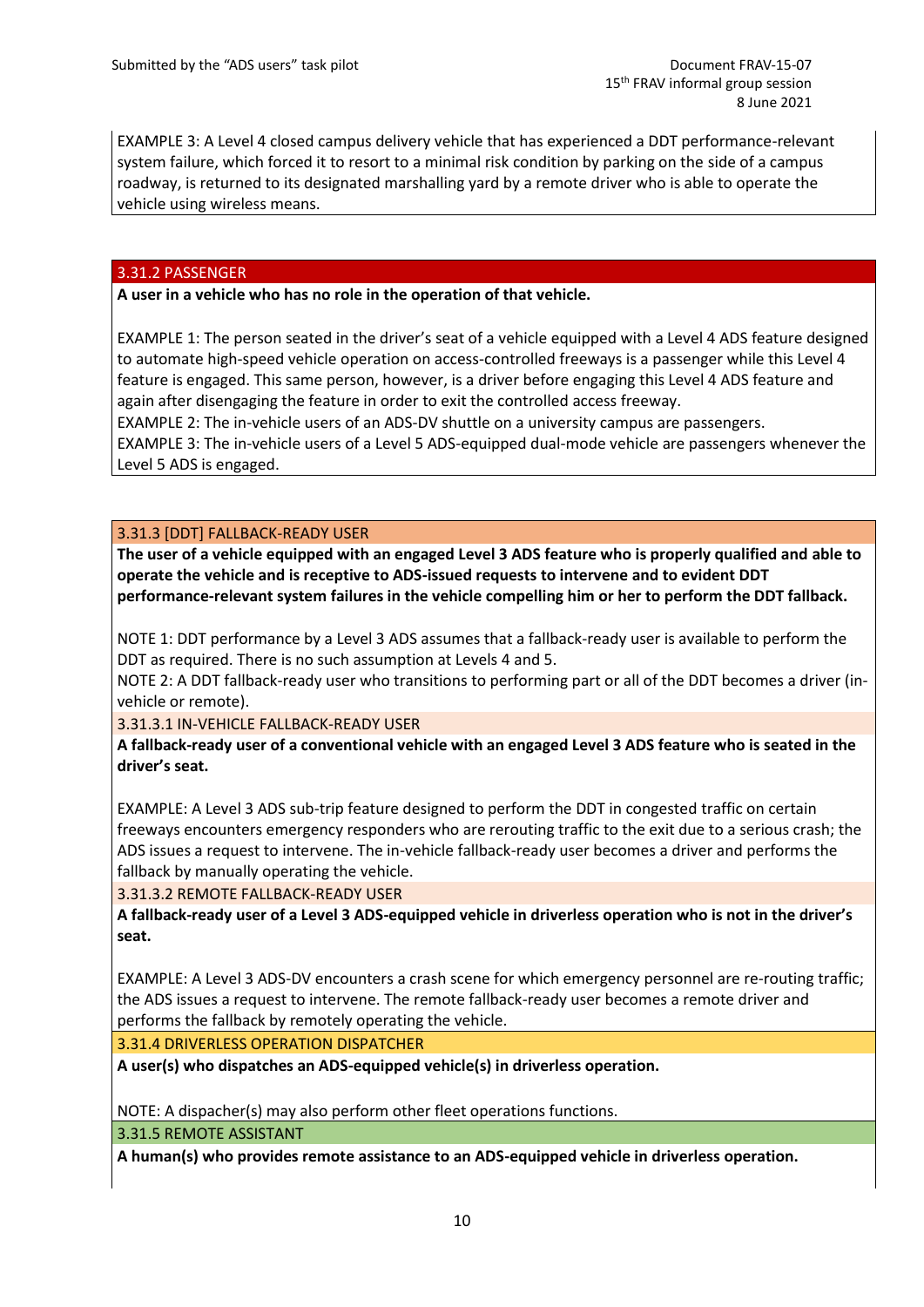NOTE: A remote assistant(s) may also perform other fleet operations functions.

Text taken from SAE J3016 April 2021. Colours are added to emphasize the different groups distinguished by the SAE.